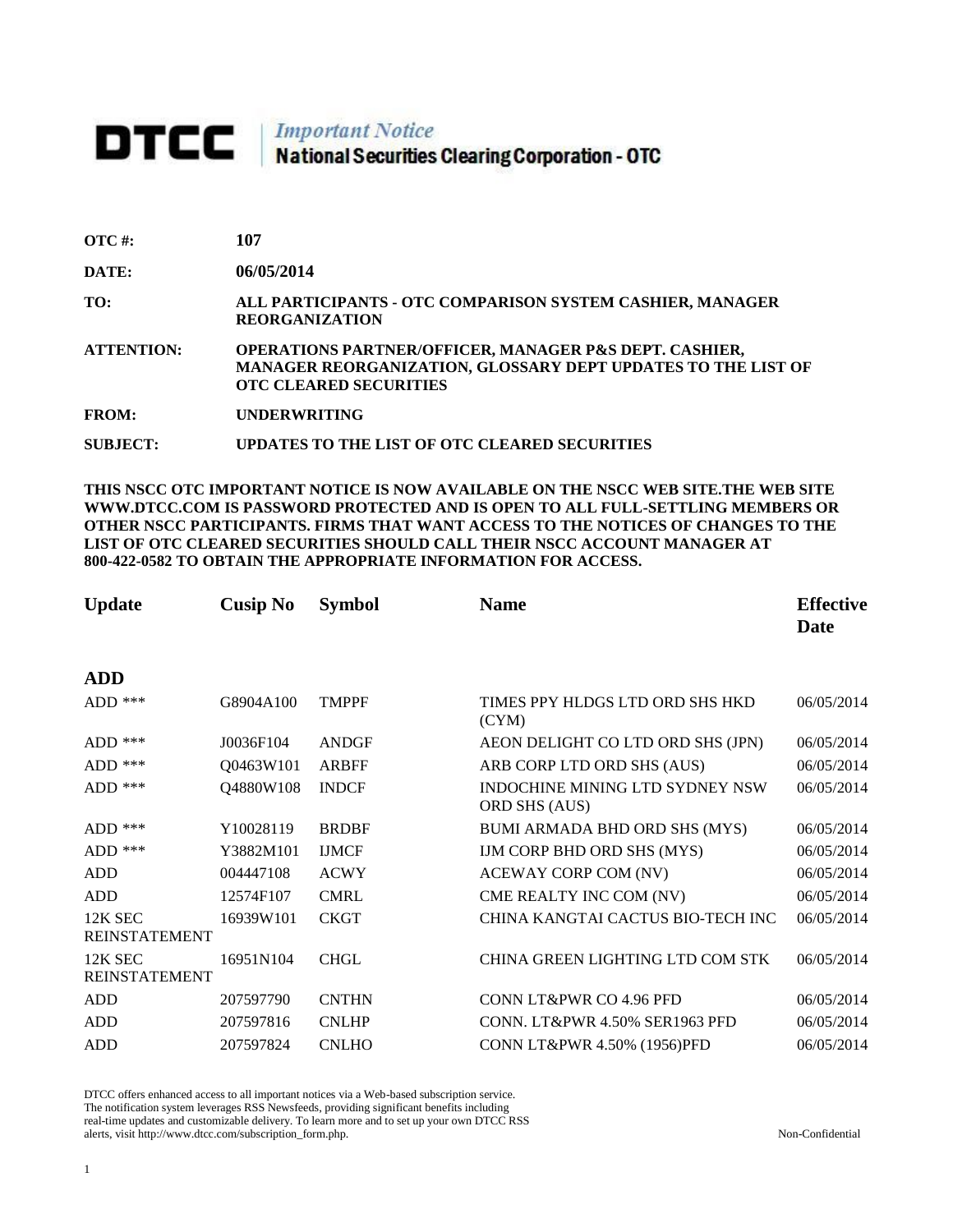| 12K SEC<br><b>REINSTATEMENT</b> | 368634101 | <b>GMML</b>  | <b>GEMCO MINERALS INC COM STK</b>                       | 06/05/2014 |
|---------------------------------|-----------|--------------|---------------------------------------------------------|------------|
| <b>ADD</b>                      | 48259J105 | <b>KMWE</b>  | KM WEDDING EVENTS MGMT INC COM<br>(DE)                  | 06/05/2014 |
| <b>ADD</b>                      | 505597500 | <b>LGPRU</b> | LACLEDE GROUP INC CORPO UNIT (MO)                       | 06/05/2014 |
| 12K SEC<br><b>REINSTATEMENT</b> | 71372V201 | <b>PFGY</b>  | PERFECTENERGY INTERNATIONAL<br>LIMITED NEW COMMON STOCK | 06/05/2014 |
| 12K SEC<br><b>REINSTATEMENT</b> | 77106L104 | <b>RDBO</b>  | RODOBO INTL INC COM STK (NV)                            | 06/05/2014 |
| <b>ADD</b>                      | 887539104 | <b>TKSTF</b> | TINKERINE STUDIOS LTD ORD SHS (CDA)                     | 06/05/2014 |
| <b>ADD</b>                      | 938837200 | <b>WGLCN</b> | WASHINGTON GAS LT \$4.25 PFD                            | 06/05/2014 |
| <b>ADD</b>                      | 938837507 | <b>WGLCO</b> | WASHINGTON GAS LT \$4.80 PFD                            | 06/05/2014 |
| <b>ADD</b>                      | 938837606 | <b>WGLCP</b> | <b>WASHINGTON GAS LT CO \$5 PFD</b>                     | 06/05/2014 |
| <b>DELETE</b>                   |           |              |                                                         |            |
| DELETE ***                      | G93823105 | <b>VLTFF</b> | VOLTA FINANCE LTD. SHS (GUERNSEY)                       | 06/05/2014 |
| <b>DELETE</b>                   | 09073A100 | <b>FNTRF</b> | BIRCH HILL GOLD CORP ORD SHS (CDA)                      | 06/05/2014 |
| SEC 12K<br><b>SUSPENSION</b>    | 168927101 | <b>CHDA</b>  | CHINA DIGITAL ANIMATION DEV INC<br>COM STK (NY)         | 06/05/2014 |
| SEC 12K<br><b>CLICDEMICIONI</b> | 16950H306 | <b>CNPI</b>  | CHINA POWER TECH INC COM STK                            | 06/05/2014 |

| <b>SUSPENSION</b>            |           |             |                                                |            |
|------------------------------|-----------|-------------|------------------------------------------------|------------|
| SEC 12K<br><b>SUSPENSION</b> | 302465109 | <b>FLMS</b> | FLM MINERALS INC (NV)                          | 06/05/2014 |
| SEC 12K<br><b>SUSPENSION</b> | 94846W100 | WBXU        | WEBXU INC COM STK (DE)                         | 06/05/2014 |
| SEC 12K<br><b>SUSPENSION</b> | 98953K106 | ZDLA        | ZHIDALI RADIO & TELEVISION INC COM<br>STK (CO) | 06/05/2014 |

## **MARKET MOVE**

#### **74460W826\* PSAPP TO: PSAPRZ PUBLIC STORAGE DEP SHS REPSTG 1/1000TH PFD (MD) (XNAS TO: XNYS) 06/05/2014**

### **SYMBOL CHANGES**

|           | P64028114*** LUPTO TO: LUPTF LUPATECH S A ORD SHS (BRA)                  | 06/05/2014 |
|-----------|--------------------------------------------------------------------------|------------|
| 262100100 | MCVED TO: DRNE DRONE AVIATION HLDG CORP NEW COM 06/05/2014<br><b>STK</b> |            |
|           | 550438113 LUPAO TO: LUPAY LUPATECH S A SPONSORED ADR (BRAZIL) 06/05/2014 |            |

# **REORGANIZATION**

| <b>DELETE</b> | G3458R104 | <b>FRDIF</b> | FIRESTONE DIAMONDS PLC (UK)                        |            |
|---------------|-----------|--------------|----------------------------------------------------|------------|
| $ADD$ ***     | G3458R138 | <b>FRDID</b> | FIRESTONE DIAMONDS PLC ORD SHS<br>(GBR)            | 06/05/2014 |
| <b>DELETE</b> | N4723D104 | <b>JHIUF</b> | JAMES HARDIE INDUST NV (NHLS)                      |            |
| $ADD$ ***     | G4253H119 | JHIUF        | JAMES HARDIE INDS PLC CHESS DEP INT<br>$1:1$ (IRL) | 06/05/2014 |

Non-Confidential